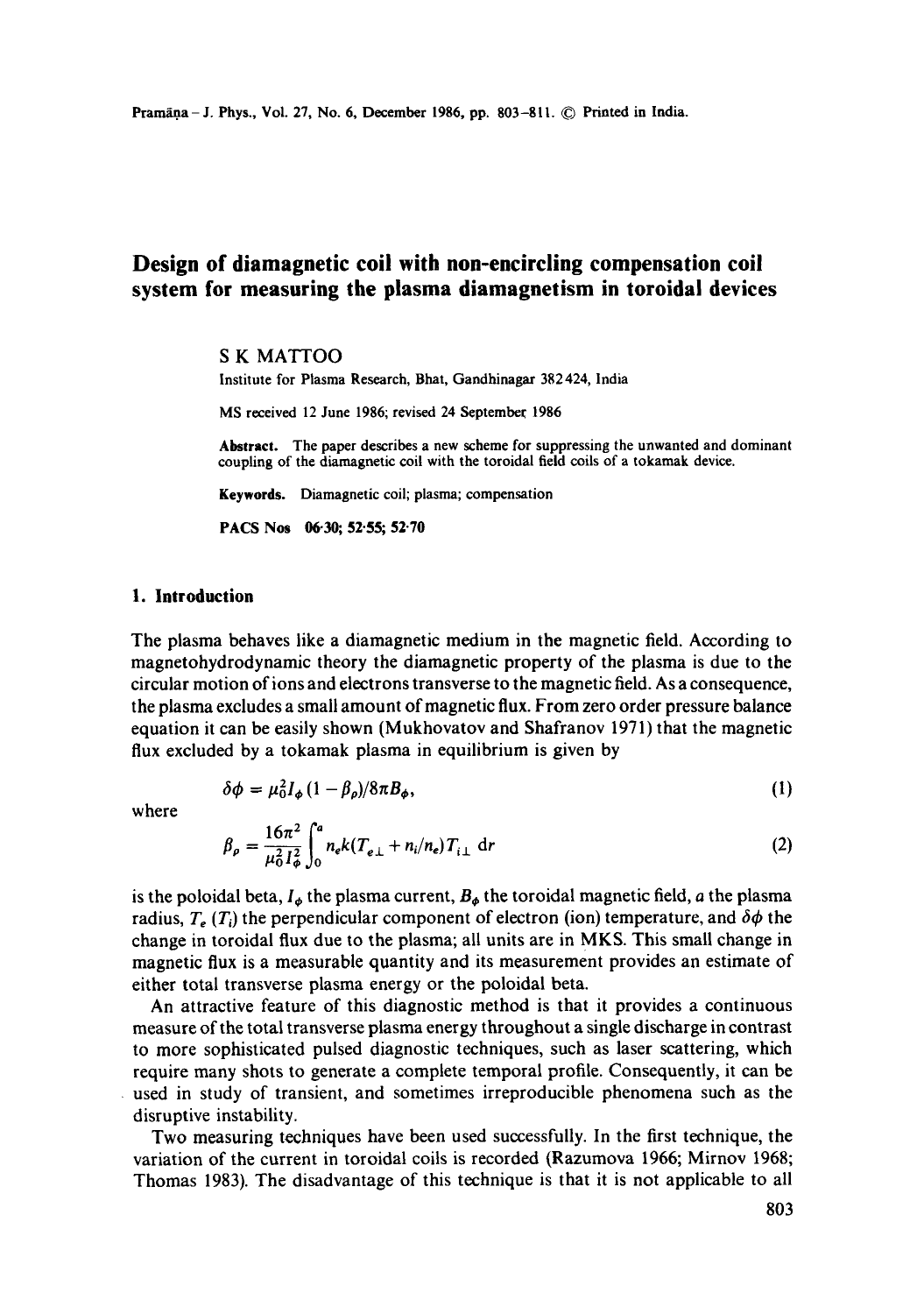tokamaks. For example, those tokamaks with SCR bridges at the output of the toroidal field power supplies might have so much high frequency harmonic content that the noise level would be too high.

In the second method, the measurement of flux variation can be performed by a diamagnetic loop. In its simplest form, it consists of one or more turns of wire encircling the plasma column. It measures the rate of change of magnetic flux within the plasma as it is heated or cooled while confined by a magnetic field (Brzhechko *et al* 1966; Hooke *et al* 1965; Hutchinson 1976; Rothman *et al* 1966; UO 1965). However, the measurement is quite difficult since it is associated with large uncertainties and therefore has not been considered reliable.

The difficulties (Sand and Haegi 1975) stem from the fact that the flux variation is small  $(\delta \phi/\phi \simeq 1\%$  for tokamaks), and so it can be measured only when coupling of the diamagnetic coil with the surrounding currents is suppressed. Another difficulty arises from the fact that diamagnetic coil suffers mechanical vibration which is generated in tokamaks (vessel and coils) during the shot. This results in large spurious signals, which must be avoided.

In order that only change in the toroidal flux is measured, it is important to suppress the dominant coupling with the toroidal field coils. This can be done by *in situ*  compensation (Waelbroek 1962) of the diamagnetic signal from the diamagnetic coil by another coil whose active area encircles, but does not contain the plasma column. The two coils are chosen to have the same mutual inductances to the toroidal field coils. Since the plasma threads diamagnetic coil but not the compensating coil, the difference between the total fluxes coupling to them should give the diamagnetic flux. This compensation scheme also helps in reducing the coupling with the remaining external , currents (Sand and Haegi 1975; Gernhardt *et al* 1984).

Since toroidal magnetic field varies as  $R^{-1}$ , where R is the major radius, the size of the compensating coil depends upon the R-value of the centre of the diamagnetic coil for obtaining the condition of linking equal toroidal flux with diamagnetic and compensating coils. Further, the cross-section of the compensating coil has radial extent different from that of the diamagnetic coil since the compensating coil encircles the diamagnetic coil in conventional schemes. The result is that it is possible to obtain the exact compensation only when the two coils are held in static position. When there is mechanical vibration unequal linking of toroidal flux with the two coils is caused. This results in large errors.

Sand and Haegi (1975) constructed compensated diamagnetic coils which are sensitive only to second order of amplitude of mechanical vibration. The coil system consists of eccentric outer and inner circular coils. By providing a particular eccentricity the diamagnetic coil can be made insensitive to the first order of amplitude of mechanical vibration. It is not really necessary to construct eccentric inner and outer coils because the adjustable equivalent eccentricity can also be achieved by providing two auxiliary coils, one mounted on the inner wall of the tokamak vessel and the other on the outer wall.

The diamagnetic coil system with circular cross-section is not suitable for tokamaks with square cross-section since there is not enough space available either within the vessel or outside for its mounting. The difficulty with outside mounting of circular diamagnetic coil is that central bore of the tokamak is normally occupied by the ohmic heating transformer and buckling cylinder. This difficulty can be overcome by deploying diamagnetic coil of rectangular cross-section.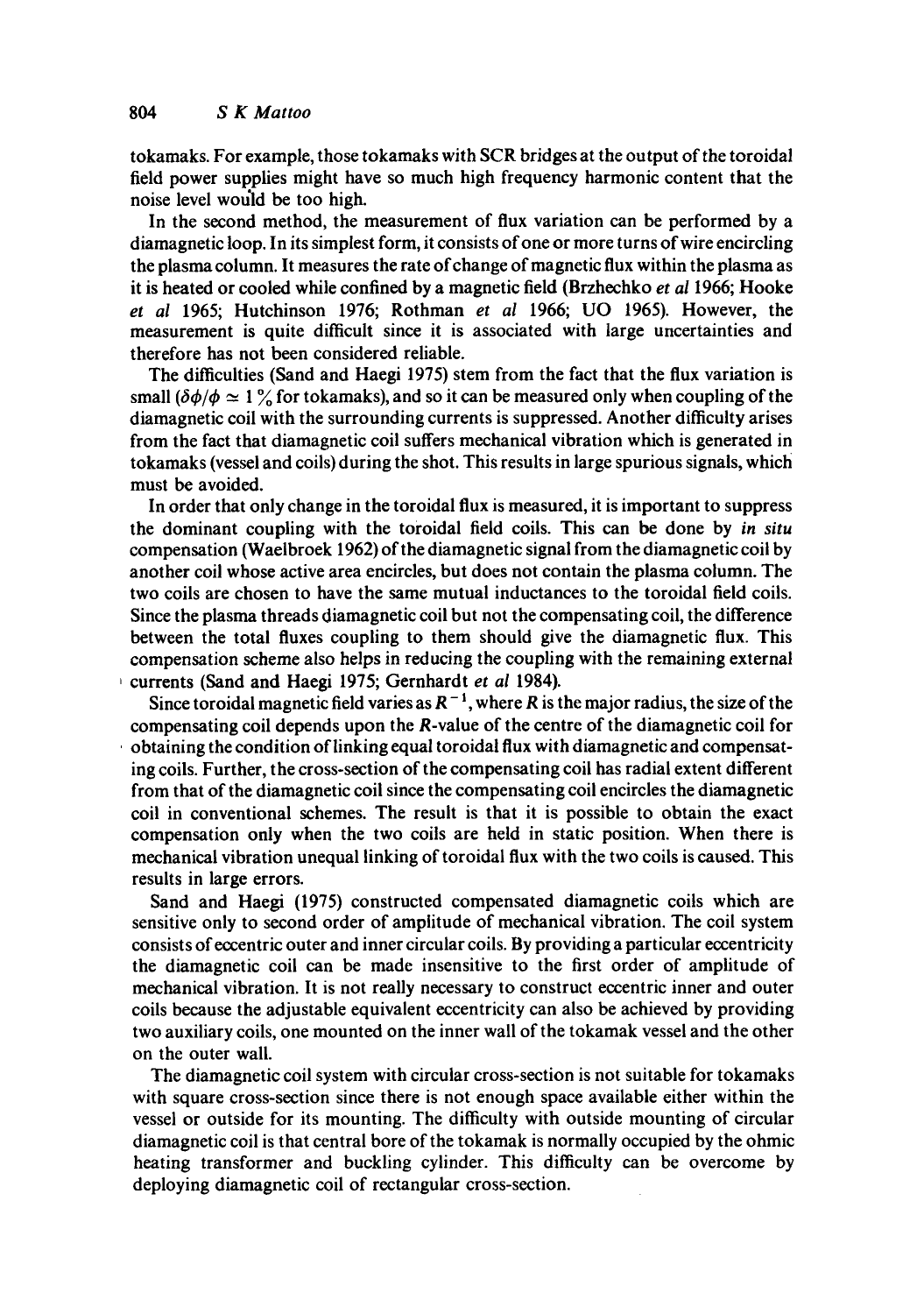In § 2 we show that compensated diamagnetic coil of rectangular cross-section has the same properties as that of circular cross-section. Section 3 shows that with the coils of rectangular cross-section it is possible to construct diamagnetic coil system with better compensation for the toroidal field.

#### **2. Diamagnetic coil with rectangular cross-section**

We assume that the plasma column which is encircled by a diamagnetic loop is of circular cross-section so that flux excluded by the plasma is described by equation (1). For a single turn loop the ratio of error signal  $\delta v$  due to mechanical vibration to the diamagnetic signal  $\nu$  at the output of rectangular diamagnetic coil is given by

$$
\frac{\delta v}{v} = \frac{16q_b^2}{\pi} \frac{R_0^2}{b^2} \frac{\Delta \tilde{R}_0}{R_0} \frac{1}{\beta_\rho - 1},\tag{3}
$$

where 2b is length of a side of the diamagnetic coil with square cross-section,  $R_0$  the major radius of the centre of the coil,  $\Delta R_0$  the amplitude of the mechanical vibration and  $q<sub>b</sub>$ , the safety factor, is given by

$$
q_b = b B_{\phi} / R_0 B_{\rho}, \tag{4}
$$

where  $B_{\phi}$  is the poloidal magnetic field. Figure 1 shows the compensated coil system. For this the ratio is

$$
\frac{\delta v}{v} = \frac{16q_b^2}{\pi} \frac{\Delta R_0}{R_0} \frac{1}{\beta_\rho - 1}.
$$
\n(5)

For Aditya tokamak  $q_b \approx 2.5$ ,  $b = 30$  cm,  $R = 75$  cm and  $\beta_\rho = 0.13$ . A mechanical vibration amplitude of 5 mm gives  $\delta v/v \approx 3$  for a single turn coil, and  $\sim 0.5$  for the compensated coils. Although  $\delta v/v$  is considerably reduced in the case of compensated coils, it is still large. Figure 1 also shows the arrangement of compensated coils which is less sensitive to mechanical vibration. It consists of eccentric outer and inner coils. For this system  $\delta v/v$  is given by

$$
\frac{\delta v}{v} = \frac{16q_b^2}{\pi} \frac{\Delta \bar{R}_0}{R_0} \frac{1}{\beta_\rho - 1} \left( 1 - \frac{R_1^2 - R_2^2}{b_2^2 - b_1^2} \right),\tag{6}
$$

putting

$$
b_1 = b, b_2 = b + \Delta b,
$$
  
\n $R_1 = R_0, R_2 = R_0 + \Delta R_0.$  (7)

In (6) we find that the term in the parenthesis reduces to zero to first order by adjusting eccentricity  $\Delta R_0$  equal to  $\Delta b \cdot b/R$ . This implies that

$$
\frac{\partial v}{v} = 0 \left( \Delta \tilde{R}_0^2 / R_0^2 \right).
$$
 (8)

In practice, the success in achieving condition described by (8) depends upon mechanical precision which can be achieved in winding coils with good geometrical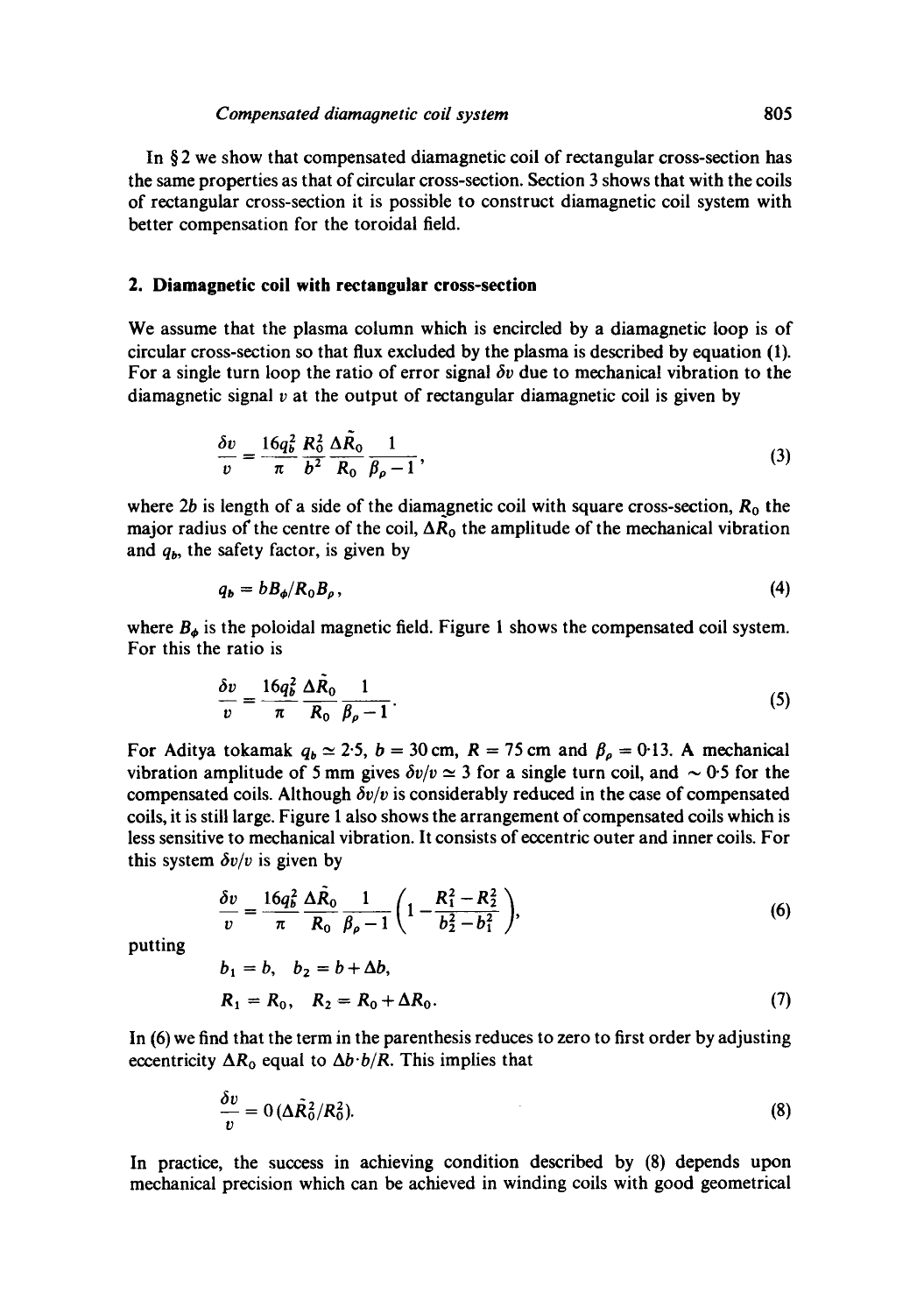

**Figure** 1. Schematics of measuring plasma diamagnetism with (a) a single turn rectangular coil, (b) concentric diamagnetic and compensating coil, (c) eccentric coil system and (d) auxiliary coils for external fine compensation adjustment and fine eccentricity adjustment.

symmetry and in providing the required eccentricity. So it is desirable to simulate the effect of eccentricity by external means. As shown in figure 1, this can be done by placing two auxiliary coils, one mounted on the inner wall of tokamak vessel and the other on outer wall.

The auxiliary coils are constructed such that they link equal flux when they are held in static position, that is,  $\sigma_i B^i_{\phi} = \sigma_0 B^0_{\phi}$ , where  $\sigma$ 's are the area of auxiliary coils. When these coils are connected in opposition, the net signal is zero in static position. On the other hand, the mechanical vibration causes non-zero signal. The ratio of this signal to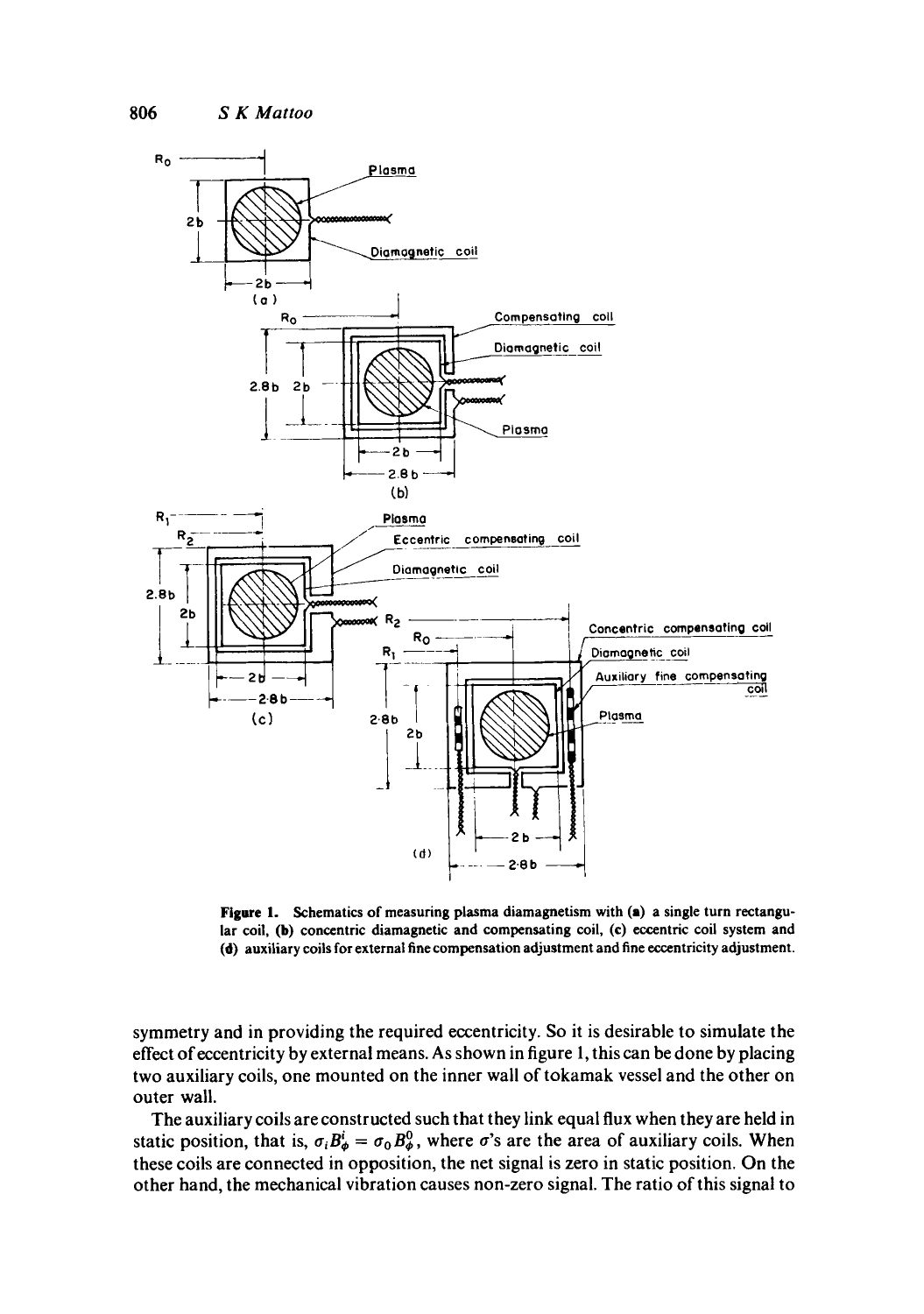diamagnetic signal is

$$
\frac{\delta v_{\text{aux}}}{v} = \frac{16q_b^2}{\pi} \cdot \frac{\sigma}{4b^2} \cdot \frac{R_0}{b(1 - b^2/R_0^2)} \frac{1}{(\beta_\rho - 1)} \frac{\Delta R_0}{R_0} \tag{9}
$$

where we have used

$$
\sigma_i/(R_0-b)=\sigma_0/(R_0+b)=\sigma/R_0.
$$

Multiplying equation (9) by  $4b^3(1-b^2/R^2)/\sigma R_0$  and subtracting the result from the ratio for conventional concentric coils, given by (5), we obtain compensation accurate to second order in  $\Delta \tilde{R}_0/R_0$  which is the same as can be achieved with eccentric coil system.

Our results of diamagnetic coil of rectangular cross-section are compared in table 1 with the results of Sand and Haegi (1975) for coils with circular cross-section. As was expected, apart from numerical factors, the same kind of equations govern different configurations of diamagnetic coil irrespective of whether its cross-section is circular or rectangular. This shows that employing rectangular diamagnetic coil on a tokamak vessel of square cross-section can work well. We have not obtained significantly different result since we have followed the same principle of compensation as followed by Waelbroek *et al* (1962) and Sand and Haegi (1975).

# **3. Non-encircling compensating coil**

Figure 2a shows another scheme of compensation. The two compensating coils, one above and another below the diamagnetic coil, are provided to compensate *in situ* the signal from diamagnetic coil. A notable feature of this scheme is that the compensating coil does not encircle the diamagnetic coil and the radial coordinates are the same for inner and outer sides of the two coils. The result is that in an ideal case where the toroidal field varies as  $R^{-1}$  only, the compensation will be exact even when the coil

| Configuration                                           | Ratio of spurious signal to diamagnetic signal $(\delta v/v)$                     |                                                                                                                                                                                                                                                |  |  |  |
|---------------------------------------------------------|-----------------------------------------------------------------------------------|------------------------------------------------------------------------------------------------------------------------------------------------------------------------------------------------------------------------------------------------|--|--|--|
|                                                         | Circular<br>$(diameter = 2b)$                                                     | Square<br>$(side = 2b)$                                                                                                                                                                                                                        |  |  |  |
| Single turn loop                                        | $4q_b^2 \frac{R_0^2}{b^2} \frac{\Delta \tilde{R}_0}{R_0} \frac{1}{(\beta_0 - 1)}$ | $\frac{16q_b^2}{\pi} \frac{R_0^2}{b^2} \frac{\Delta \tilde{R}_0}{R_0} \frac{1}{(\beta_o - 1)}$                                                                                                                                                 |  |  |  |
| Concentric compensated<br>coil system                   | $4q_b^2 \frac{\Delta \bar{R}_0}{R_0} \frac{1}{(\beta_0-1)}$                       | $\frac{16q_b^2}{\pi} \frac{R_0^2}{b^2} \frac{\Delta \tilde{R}_0}{R_0} \frac{1}{(\beta_o - 1)}$                                                                                                                                                 |  |  |  |
| Eccentric compensated<br>coil system                    |                                                                                   | $4q_b^2 \frac{\Delta \bar{R}_0}{R_0} \frac{1}{(\beta_0-1)} \left(1 - \frac{R_2^2 - R_1^2}{h_2^2 - h_1^2}\right) = \frac{16q_b^2}{\pi} \frac{\Delta \bar{R}_0}{R_0} \frac{1}{(\beta_0-1)} \left(1 - \frac{R_2^2 - R_1^2}{h_2^2 - h_1^2}\right)$ |  |  |  |
| Eccentric coil system<br>satisfying equation (7)        | $O(\Delta \bar{R}_0^2/R_0^2)$                                                     | $O(\Delta \widetilde{R}_0^2/R_0^2)$                                                                                                                                                                                                            |  |  |  |
| Concentric compensated coil<br>system & auxiliary coils | $O(\Delta \widetilde{R}_0^2/R_0^2)$                                               | $O(\Delta \bar{R}_0^2/R_0^2)$                                                                                                                                                                                                                  |  |  |  |

|  | Table 1. |  |  |  |  |  |  |  | Comparison between circular and rectangular cross-section diamagnetic coils. |
|--|----------|--|--|--|--|--|--|--|------------------------------------------------------------------------------|
|--|----------|--|--|--|--|--|--|--|------------------------------------------------------------------------------|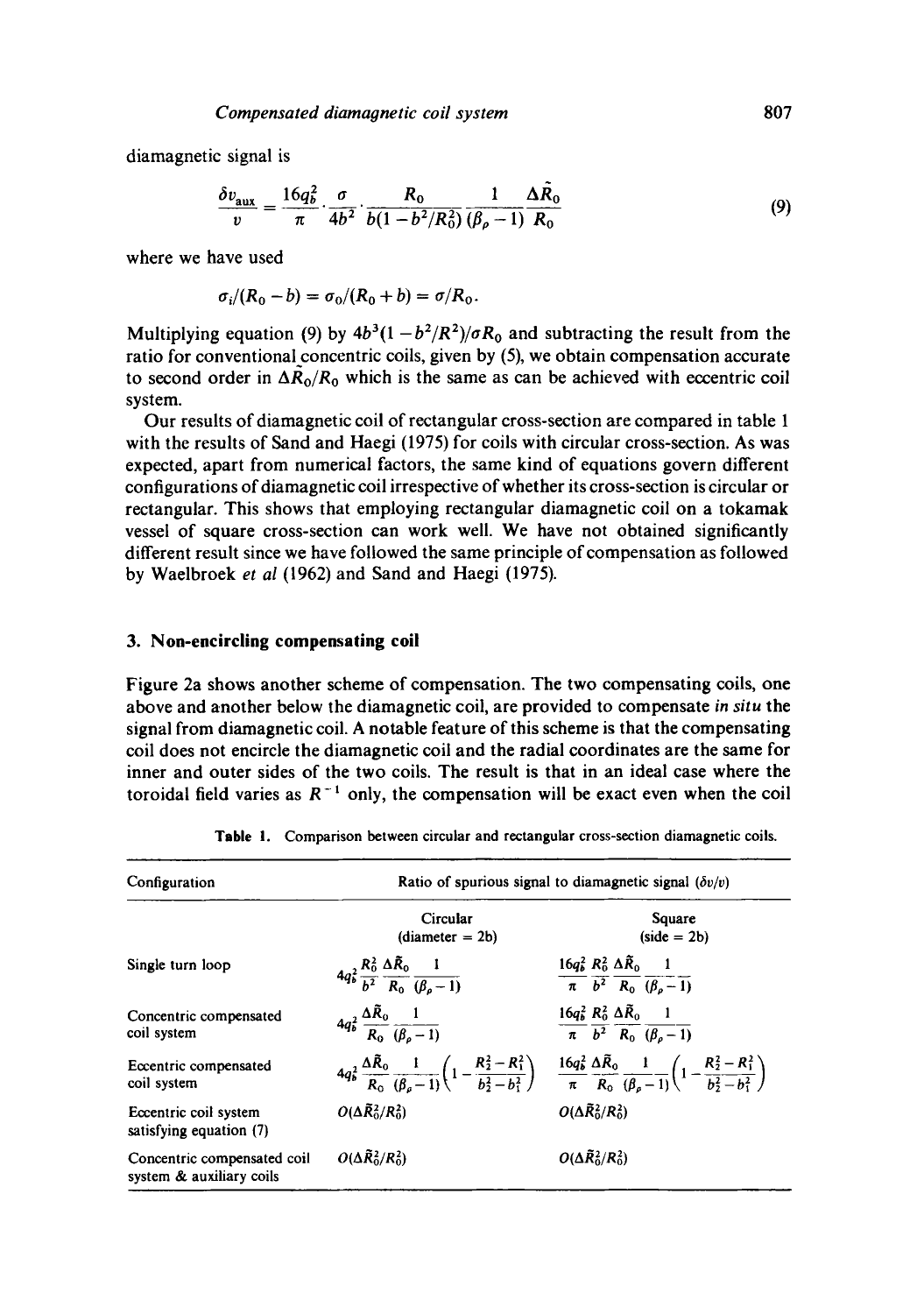

**Figure Z. Schematics of measuring plasma diamagnetism with a rectangular coil com**pensated by (a) two one-turn non-encircling coils, (b) two two-turn non-encircling coils and **(e) two two-turn non-encircling coils and an auxiliary coil for initial external fine adjustment. The dashed lines indicate the dimensions of toroidal field coils of Aditya.** 

**system suffers mechanical vibration. It must be emphasized here that the exact compensation can be achieved even without providing eccentricity, or auxiliary coils.** 

In practice, the toroidal field is a function of  $\phi$  and  $Z$  as well since it is provided by discrete field coils. The  $\phi$ -variation is not a serious problem since the diamagnetic coil is localized in  $\phi$ . On the other hand, the Z-variation will cause loss of exact compensation **in the presence of mechanical vibration in the case where the nature of radial dependence of the toroidal magnetic field is dependent on Z; the explicit dependence of the toroidal field on Z can be taken care of by adjusting the vertical (in Z-direction)**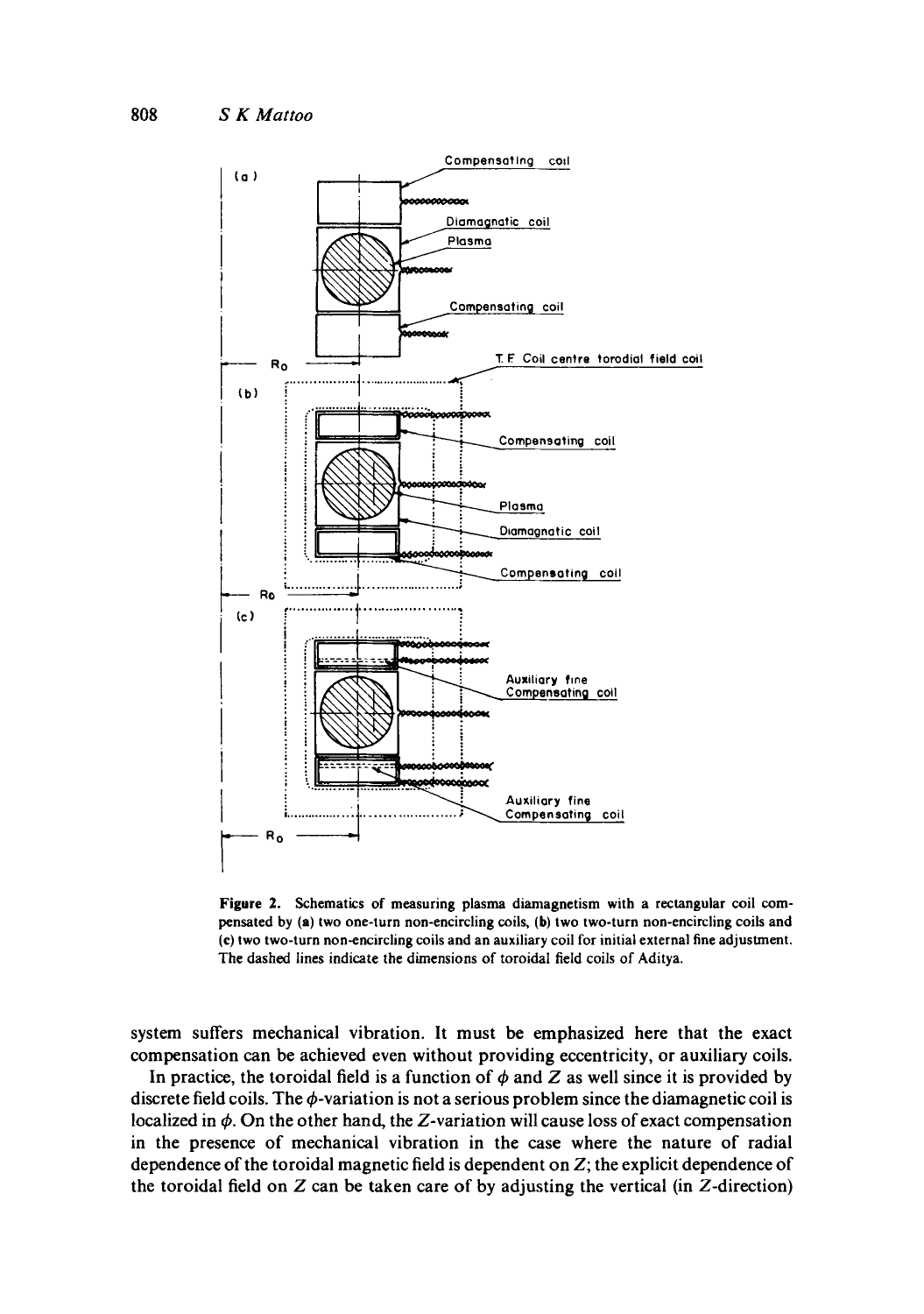extent of the coils in such a way that the two sets of coils, diamagnetic and compensating, have the same mutual inductances to the toroidal field coils.

To see the effect of discrete coils on the compensation we take the Aditya tokamak as an illustrative example. Figure 3 shows the radial variation of the toroidal field for different values of  $Z$  in the plane half way between any two consecutive coils of the set of 18 toroidal field coils to be deployed on Aditya. By fitting polynomials in  $R^{-1}$  and Z to the calculated magnetic field curves shown in figure 3, we can approximate the magnetic field at any location within the cross-section of the toroidal field coils by

$$
B_{\phi} = \frac{B_{\phi 0}}{1 + \gamma x^2} \left( \frac{R_0}{R} + \frac{\alpha x^2}{1 + \beta x^2} \frac{R_0^2}{R^2} \right)
$$
 (10)

where  $x = Z/Z_0$ . In this equation  $2Z_0$  is the vertical extent of the diamagnetic coil and  $R_0$  the major radius of the centres of the coils. The adjustable parameters  $\alpha$ ,  $\beta$  and  $\gamma$ correspond to the best fit to the calculated toroidal magnetic field values.

Using (10), we obtain the toroidal flux of toroidal field coils linked with diamagnetic coil as

$$
\phi_{\text{dia}} = 2B_{\phi 0} Z_0 R_0 \left[ \ln \left( \frac{R_0 + b}{R_0 - b} \right) \frac{1}{\gamma^{1/2}} \tan^{-1} \gamma^{1/2} + \frac{2b}{R_0^2 - b^2} \cdot \frac{1}{\gamma^{-\beta}} \cdot \left( \frac{1}{\gamma^{1/2}} \tan^{-1} \gamma^{1/2} - \frac{1}{\beta^{1/2}} \tan^{-1} \beta^{1/2} \right) \right]
$$
(11)



**Figure 3.**  Toroidal magnetic field due to toroidal field coils on Aditya varies as a function of R for different values of Z.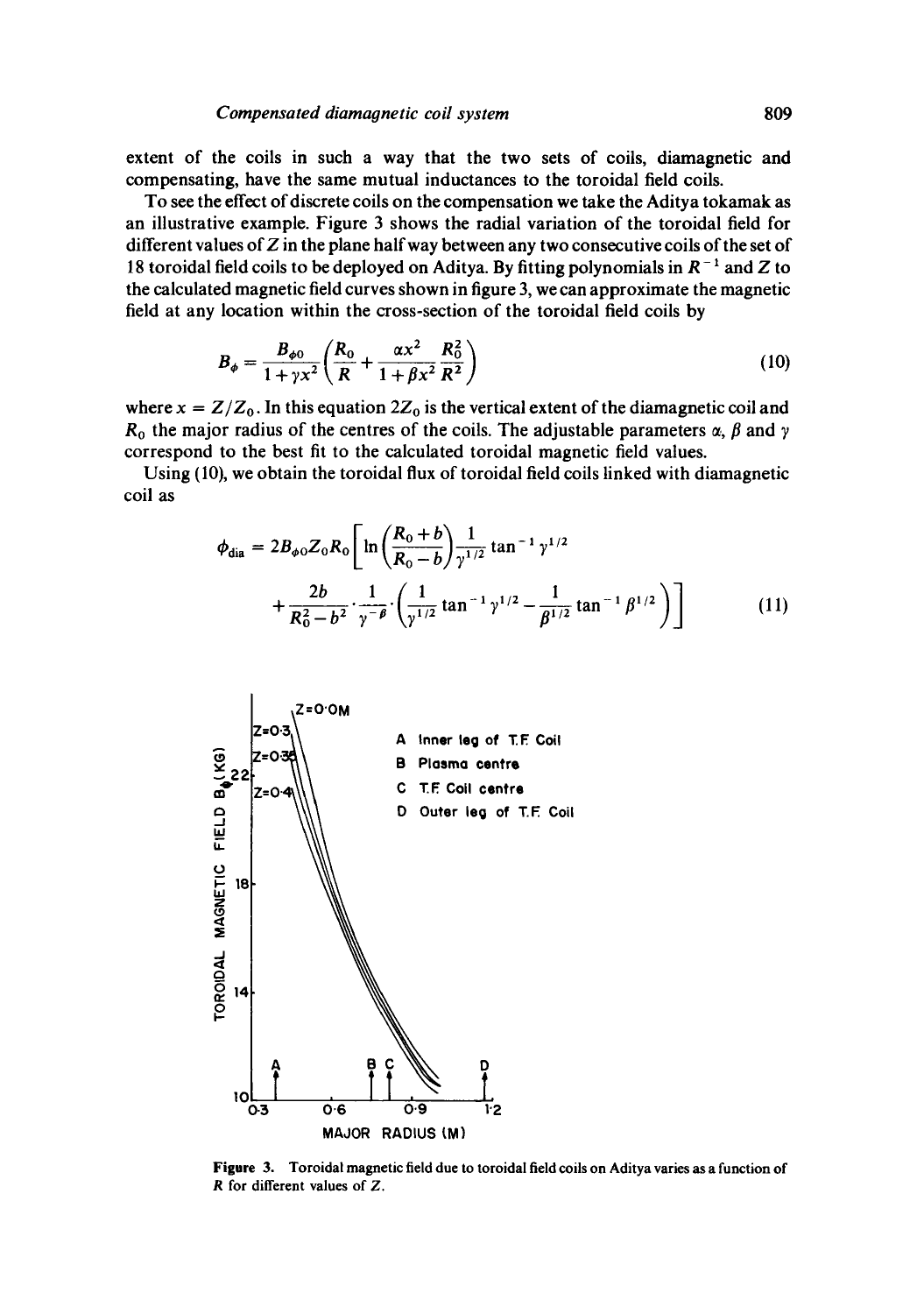and through compensating coil as

$$
\phi_{\text{comp.}} = 2B_{\phi 0} Z_0 R_0 \left\{ \ln \left( \frac{R_0 + b}{R_0 - b} \right) \frac{1}{\gamma^{1/2}} (\tan^{-1} \gamma^{1/2} x_1 - \tan^{-1} \gamma^{1/2}) + \frac{2\alpha b}{R_0^2 - b^2} \cdot \frac{1}{\gamma - \beta} \left[ \frac{1}{\gamma^{1/2}} (\tan^{-1} \gamma^{1/2} x_1 - \tan^{-1} \gamma^{1/2}) - \frac{1}{\beta^{1/2}} (\tan^{-1} \beta^{1/2} x_1 - \tan^{-1} \beta^{1/2}) \right] \right\},
$$
\n(12)

where  $(x_1 - 1)$  specifies the vertical dimension of compensating coils in units of one-half of the vertical extent of the diamagnetic coil. Subtracting (12) from (11), we obtain

$$
\Delta \phi = 2B_{\phi 0} Z_0 R_0 \left\{ \ln \left( \frac{R_0 + b}{R_0 - b} \right) \cdot \frac{1}{\gamma^{1/2}} (2 \tan^{-1} \gamma^{1/2} - \tan^{-1} \gamma^{1/2} x_1 + \frac{2b}{R_0^2 - b^2} \cdot \frac{1}{\gamma - \beta} \left[ \frac{1}{\gamma^{1/2}} (2 \tan^{-1} \gamma^{1/2} - \tan^{-1} \gamma^{1/2} x_1) - \frac{1}{\beta^{1/2}} (2 \tan^{-1} \beta^{1/2} - \tan^{-1} \beta^{1/2} x_1) \right] \right\}.
$$
 (13)

By equating  $\Delta \phi = 0$  in (13) we obtain the condition of exact compensation as

$$
x_1 \simeq 2\left(1 + \gamma + \alpha\beta + \alpha\beta \cdot \frac{b^2}{R_0^2}\right). \tag{14}
$$

This gives vertical dimension of compensating coils. We notice that the vertical dimension of rectangular compensating coil is not exactly equal to  $Z_0$  because of dependence of toroidal magnetic field on Z. The Z-dependence introduces terms which are to the first order determined by  $\gamma$  and to second order by  $\alpha\beta$ . An additional term which is of second order in  $b/R_0$  is actually a fourth order term since  $1 \gg \gamma > \alpha > \beta$ . It is this term which causes loss of exact compensation during mechanical vibration of the diamagnetic and compensating coils. To obtain estimate of the error signal produced by the loss of compensation due to mechanical vibration, we differentiate (13) with respect to  $R_0$  and make use of (1) and (4) to give the ratio of error signal to diamagnetic signal as

$$
\frac{\delta v}{v} = \frac{8q_b^2}{\pi} \frac{1}{\beta_\rho - 1} \alpha \beta \frac{\Delta \tilde{R}_0}{R_0},\tag{15}
$$

which depends upon the first order of  $\Delta \tilde{R}_0/R_0$ . This might give the impression that eccentric compensating coils yield better compensation [see (8)]. However, we must note the fact that  $\alpha\beta$  is less than  $\Delta \vec{R}_0/R_0$  even when mechanical vibration amplitude is as small as a few millimeters since  $\gamma < 0.1$ ,  $\alpha < 0.01$  and  $\beta < 0.001$ . Thus,  $\delta v/v < 0$  $(\Delta \tilde{R}_0^2/R_0^2)$ . Hence a non-encircling compensating coil, having the same radial extent and coordinates as that of diamagnetic coil, can achieve better degree of compensation even without making provision for external fine adjustment. However, it is preferable to provide an auxiliary coil for initial external fine adjustment so as to satisfy